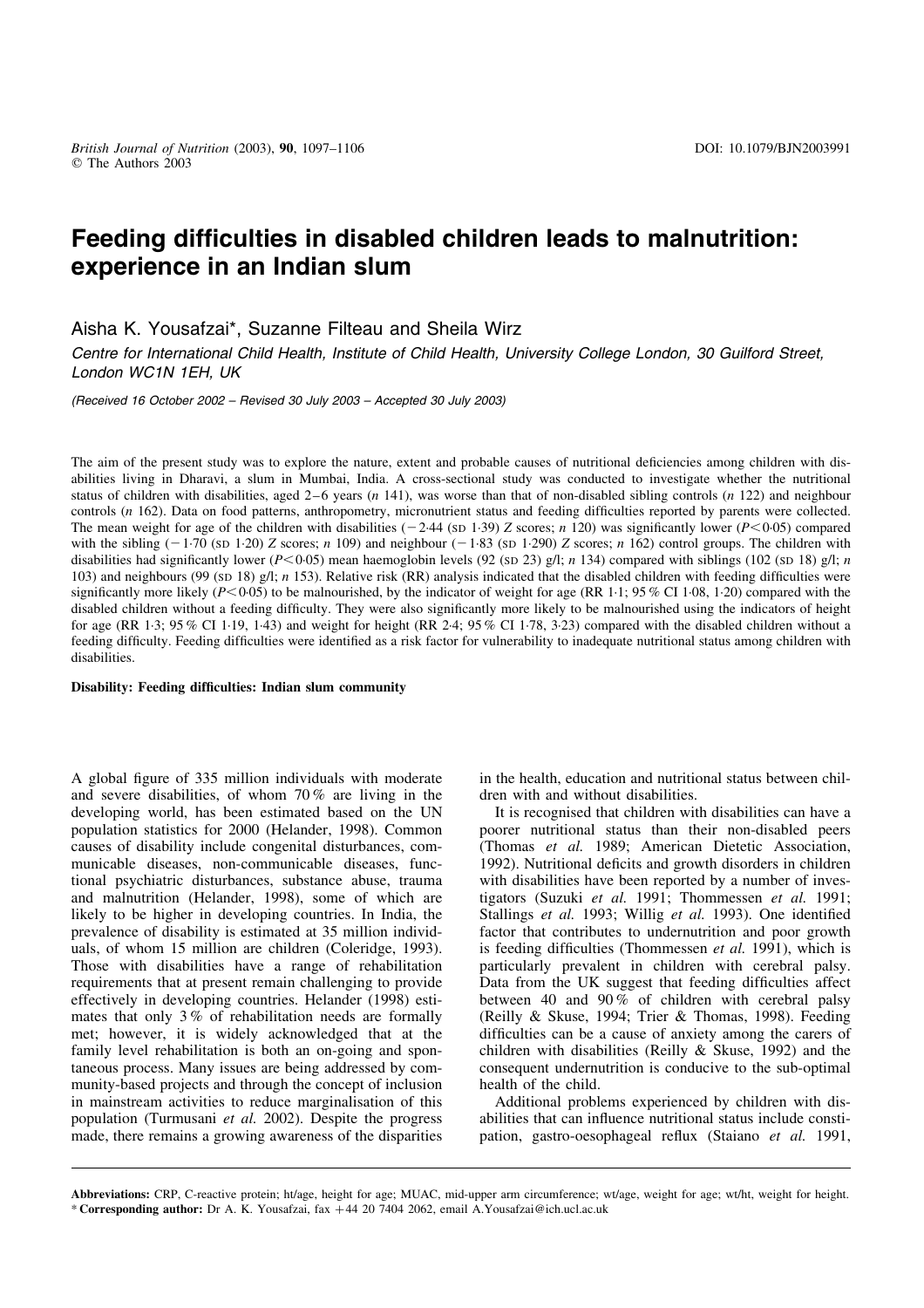1994), poor health status (Reddihough et al. 2001; Fung et al. 2002), and respiratory infections (Shaw, 1996). Other problems are sedentary lifestyles and over-eating among adolescents with mental impairment (Suzuki et al. 1991), behavioural problems that compound the feeding problems (Richardson, 1988), and poor nutritional or feeding knowledge among the carers of disabled children (Verral et al. 2000). Undernutrition for children with disabilities can exacerbate the disability; for example, a weakened immune system can potentially delay the healing of pressure sores in children who have a physical impairment (Sullivan & Rosenbloom, 1996). While the present study has addressed many rehabilitation issues, the identification and management of nutritional problems remains less well understood for children with disabilities (Sullivan & Rosenbloom, 1996).

In developing countries the identification and management of nutritional problems among children with disabilities is further complicated by widespread malnutrition among the general population. Community-based crosssectional surveys have identified the nutritional status among children with disability as significantly poorer than non-disabled children in the Philippines (Socrates et al. 2000) and Nigeria (Tompsett et al. 1999). The major nutritional deficit identified among children with disability in higher-income countries has been low energy intake (Stallings et al. 1996; Sullivan et al. 2002). The quality of the diet in low-income communities, with consequent micronutrient deficiencies, may potentially further compromise the nutritional wellbeing of children with disabilities.

Many anecdotal comments about the neglect and poor nutritional status of the child with disability can be read, but few studies have explored this issue. A qualitative study conducted in an Indian slum explored the families' experiences of feeding problems in a resource-poor community (Yousafzai et al. 2003b). The provision of an adequate amount of food was difficult within all of the households (irrespective of disability) and there were some cases of preferential treatment towards those who worked outside of the home or who went to school, which may affect children with disabilities as they grow older. However, families were concerned about the eating habits of the disabled child and wanted information on managing feeding problems. Food was commonly described as vital for the child with disabilities in order for him or her to gain strength and 'get better' or in contrast, that the process of eating was difficult and painful if the child had a disability and parents felt improved feeding would take place once the child was 'stronger'. Families provided the same food for the disabled and non-disabled children, but often described the child with disabilities as having a poorer appetite. A lack of time for adequate feeding care was a barrier experienced by many mothers of children with feeding problems.

The present cross-sectional study was undertaken as a follow-up to the described qualitative study (Yousafzai et al. 2003b). Given the circumstances of poverty leading to difficulties in providing adequate quantities of food within households and the expected malnutrition in the general population, the null hypothesis of the present

study was that the nutritional status of children with disabilities living in an Indian slum was not different from that of children without disability. The aim was to compare the nutritional status of disabled children with their nondisabled siblings and neighbours.

# Methods

A cross-sectional survey of the nutritional status of children with disabilities (aged 2–6 years) in the Dharavi slum, Mumbai was conducted between January and June 1999. Dharavi covers an area of approximately  $4.5 \text{ km}^2$ . The 1981 census stated that the population of Dharavi was 600 000 with a growth rate prediction of 8.3 %/year (Crean et al. 1987). Due to the lack of information of addresses, convenience sampling was used for the identification of children with disabilities that later evolved through a snowballing effect. Two control groups were identified; a non-disabled sibling nearest in age and a non-disabled neighbour of the same sex and age within 6 months residing in the same nagar (neighbourhood) of Dharavi and without disability in the household. The sibling child was included in order to determine if other children in families with a disabled child are nutritionally disadvantaged.

The sample-size calculations were based on anthropometric and vitamin A data from India (Ramakrishnan et al. 1995; Bhandari et al. 1997) and on an estimated anaemia prevalence of 40 % in slum children under 5 years. In order to show a difference at 5 % significance and 80 % power, of 0·3 SD units in weight for age (wt/ age) Z score, 150 children were required per group. The number was calculated to be sufficient to detect differences of 20 % in the prevalence of anaemia and in serum vitamin A concentrations between the disabled cases and the two control groups. The survey identified 141 children with disabilities, but this made minimal difference to the power size.

# Identification of disability

Children with disabilities were identified using the 'Ten Questions Screen' (Zamen et al. 1990). The screen was developed for the identification of major areas of disability in children aged 2–9 years. The screen, which has been validated in Bangladesh, Pakistan and Jamaica, serves as a low-cost and rapid means of identifying moderate to severe disabilities in diverse cultural settings, particularly in areas with few disability services (Durkin et al. 1994, 1995). The screen was administered in the local language (Hindi).

# Socio-economic status

A structured questionnaire was developed for obtaining information about family background, care of children, literacy of carers, employment status and housing status. The data provided descriptive information on the study population and allowed the investigators to determine whether there were any significant differences between the case and control families that may have an effect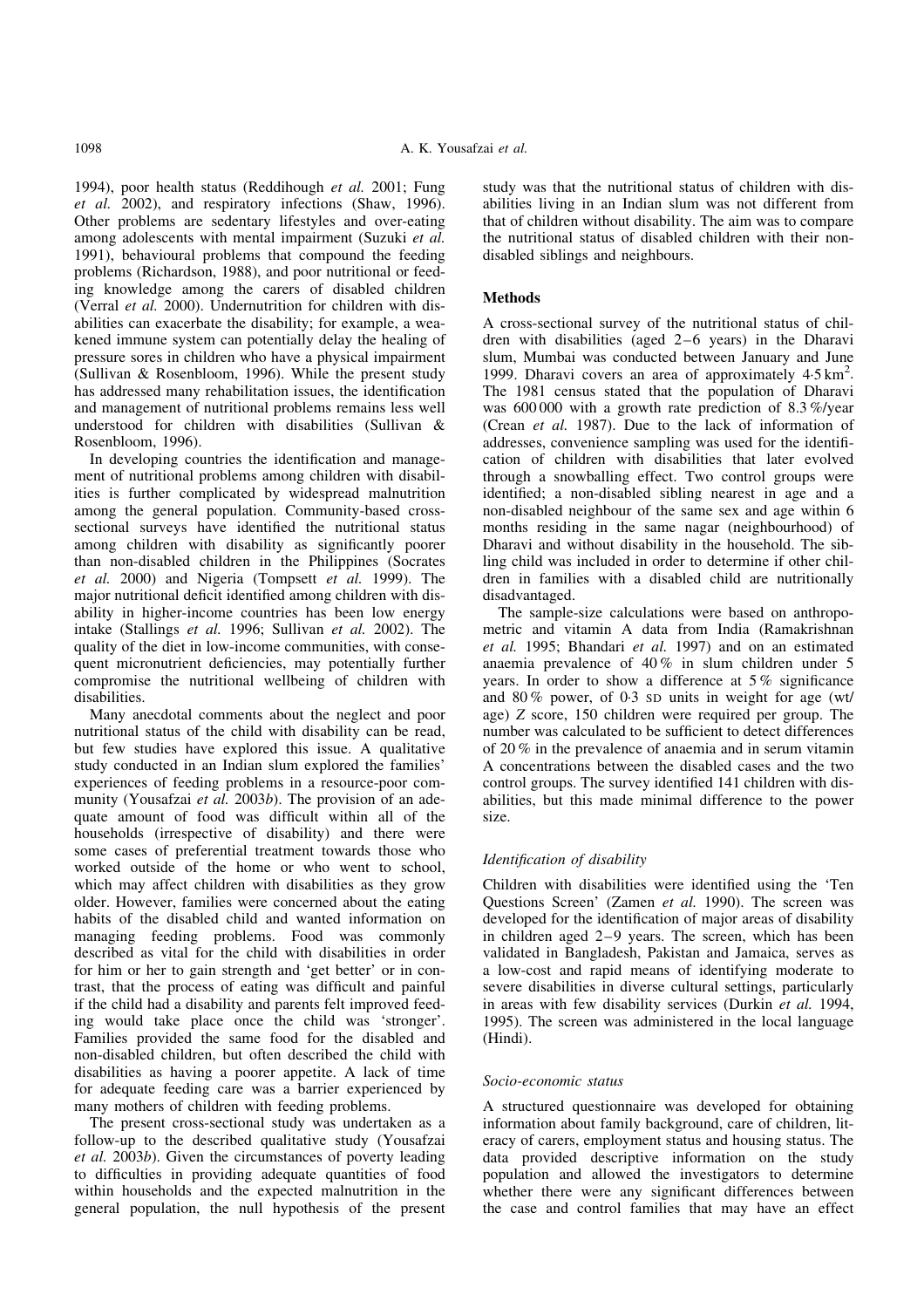on the nutritional status or feeding practices. The questionnaire format was finalised after the pilot study was conducted (Pai et al. 2001).

# Food patterns

The food-frequency method was selected because such a method could incorporate the regional differences of food habits in India (Singhal et al. 1998), which was particularly important given that the population of a slum comprises immigrants from many states. The food-frequency method would reveal sufficient information to indicate the typical foods eaten regularly and if there were any significant variations among children. The food items were selected after a review of the pilot study (Pai et al. 2001) and discussions with local key informants. An inexhaustible food list was decided against because the purpose was not to estimate an actual level of nutrient intake. Parts of the list were open ended; for example, specific fruits were not listed, which was justified because of the expected limited accessibility of a variety of foods in an extremely deprived area. At the time of data collection, a standardised food-frequency list could not be found for use in an Indian population.

#### Anthropometry

Anthropometric measurements were carried out using standard protocols (United Nations, 1986). Weight was measured to the nearest 0·1 kg on standard electronic scales. If a child was unable to stand due to their age or type of impairment, they were weighed together with a carer and then the carer's weight was deducted from the value of the combined weight. Length was measured to the nearest 5 mm using a measures mat (Starters, Norwich, UK) for all children under 2 years of age and for older children unable to stand who were less than 0·92 m in length. Height was measured to the nearest 1 mm using a stadiometer (Leicester Portable Measure; CMS Weighing Equipment Ltd., UK). The researcher A. Y. took all the measurements.

The authors are aware that the height measurements for some of the subjects with physical impairments, for example those with kyphosis, were not accurate. Alternative long-bone measures were also taken of all children to predict height from linear regression analysis (Yousafzai et al. 2003a). Arm-span measurements were taken from the tip of the middle finger of one arm to the tip of the middle finger of the other arm with the arms outstretched at right angles to the body. Arm-length measurements were taken from the tip of the humerus bone to the tip of the middle finger of the left arm. Tibia length was measured from the knee joint to the ankle joint.

Mid-upper arm circumference (MUAC) was recorded to the nearest 1 mm. Triceps skinfold and sub-scapular skinfold thicknesses were recorded to the nearest 0·1 mm using standard callipers (Holtain Skinfold Callipers; CMS Weighing Equipment Ltd, London, UK). The authors are aware of the difficulties in obtaining accurate skinfold measurements from either emaciated or obese children (Harris et al. 1984).

The age of the child could be given within 6 months by most carers. When a carer had difficulty recalling the age of the child, the times of local events and births of neighbourhood children were discussed to determine an approximate age and a note was made in the data-entry book of any such difficulties.

#### Micronutrients and acute-phase proteins

Haemoglobin was measured as an indicator of anaemia (cut-off below 110 g/l; World Health Organization (WHO, 1992) criteria) using the HemoCue (HemoCue Ltd, Sheffield, UK) and finger-prick blood samples. There was a 92 % compliance rate for taking haemoglobin levels from the study population. The haemoglobin data were not validated against haemoglobin in the venous blood drawn. A. Y. took all haemoglobin measurements. In addition, a 5 ml venous blood sample was taken in order to measure serum retinol (vitamin A), serum 25-hydroxyvitamin D (vitamin D), serum ferritin, and the acute-phase proteins, C-reactive protein (CRP) and  $\alpha$ -antichymotrypsin. There was 38 % compliance for venous blood collection among the study population. Venous blood was taken by a trusted local doctor.

Ferritin was measured by a sandwich ELISA using both rabbit anti-ferritin antibody and peroxidase-conjugated antibody to ferritin from Dako (Cambridge, UK) and ferritin standards ranging from  $0.63$  to  $20.00 \mu g/l$  (Beesley *et al.*) 2000). Ferritin levels below  $10 \mu g/l$  were taken as indicative of Fe-deficiency anaemia (Tietz, 1995). CRP was measured by a sandwich ELISA using both capture and horseradish peroxidase-conjugated antibodies to CRP from Dako (Cambridge, UK) and a CRP standard from Behring Diagnostics (Milton Keynes, UK) (Filteau et al. 1999).  $\alpha$ -Antichymotrypsin was measured using a turbidimetry assay on a Cobas Fara centrifugal analyser (Roche, Milton Keynes, UK), with standards (Dako) ranging from 0·05 to 1·24 g/l (Beesley et al. 2000)

Vitamin A was measured by an HPLC assay (Filteau et al. 1995). The internal standard used was all trans-retinyl acetate and the standards used were all trans-retinol (Sigma, UK). The international vitamin A cut-off point for deficiency is taken as  $0.7 \mu$ M. Vitamin D was analysed by radioimmunoassay (<sup>125</sup>I RIA Kit; DiaSorin, Stillwater MN, USA). Vitamin D deficiency in children was taken as less than 30 nM (Lawson et al. 1999).

#### Feeding difficulties

A structured schedule was developed to investigate the presence of feeding difficulties that may influence the nutritional status. All parents of children with a disability  $(n)$ 141) were asked the following questions: (1) Does your child have difficulties in chewing?; (2) Does your child vomit at mealtimes?; (3) Does your child need help with feeding? The response categories to each of the above questions were: 'A lot of difficulty', 'Sometimes' or 'Never'. Based on the responses, the children with disabilities were categorised as either having a feeding difficulty, or having no or minor feeding difficulty. The schedule was administered in the local language.

Of the families with a disabled child, seventy-eight (55 %) were followed up 3 months after the initial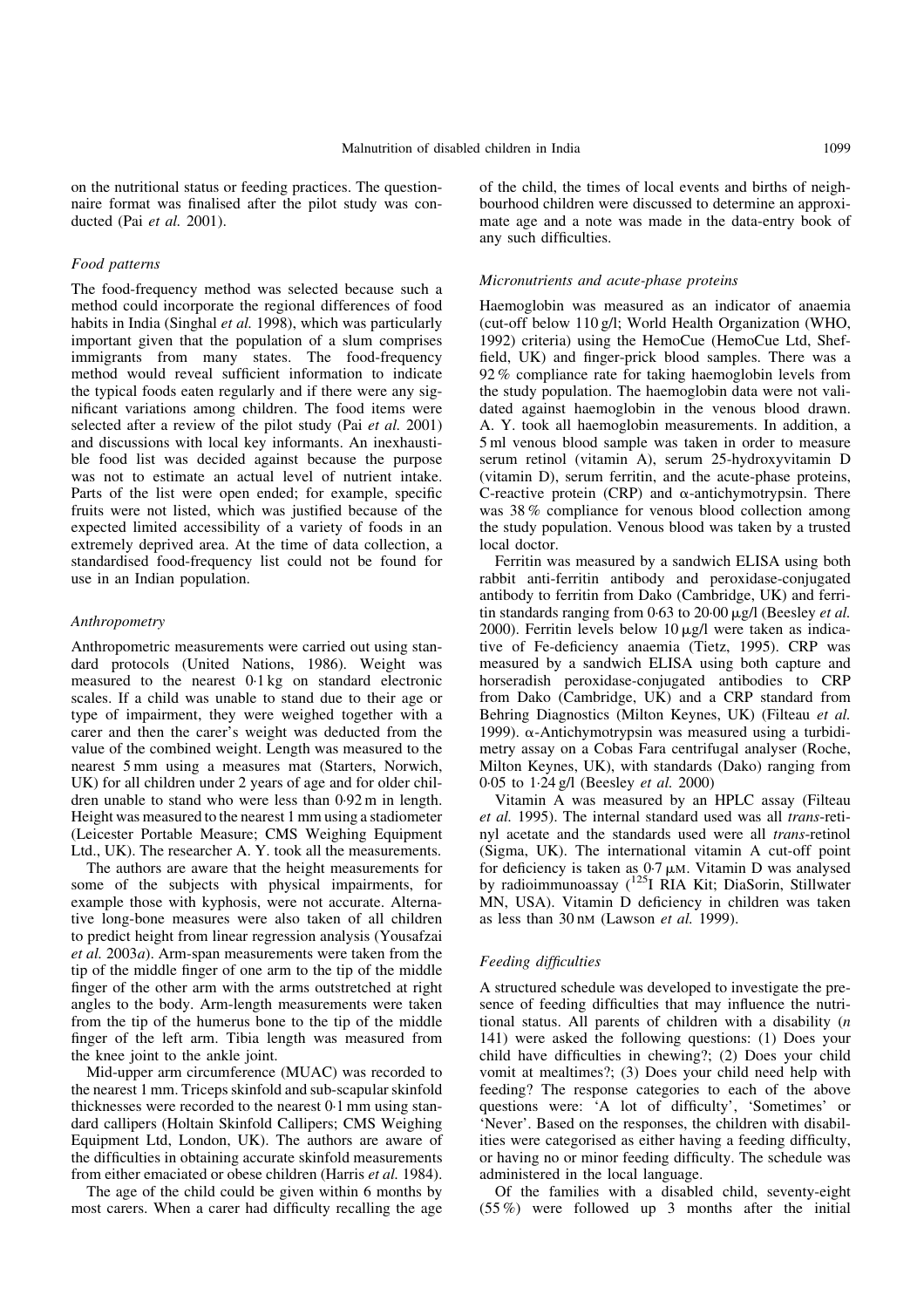<span id="page-3-0"></span>feeding-difficulties questionnaire for further interviews regarding feeding practices. Data were collected on as many families and children that could be located because some had migrated to other areas, returned to their native place or were unavailable for follow-up.

#### Data analysis

Data were double-entered into Epi-Info software (version 6.04c; CDC, USA) and wt/age, height for age (ht/age) and weight for height (wt/ht) data were calculated using Epi-Nut software (version 2.0; CDC, USA), which uses the National Center for Health Statistics reference data (CDC, USA). These reference data are considered suitable for populations of young children from the developing world (Kow et al. 1991). Statistical analysis was completed on the statistical package for social sciences software (SPSS, version 8.0; Chicago, IL, USA).

Actual height measurements could not be used for 21 %  $(n, 29)$  of the children with disabilities. Instead, derived height predicted from arm-span  $(n, 9)$ , arm length  $(n, 8)$ and tibia length  $(n \ 12)$  were used during the analysis (Yousafzai et al. 2003a).

The three groups of children were compared by ANOVA followed by Duncan's multiple-range tests or, where appropriate, the Kruskal–Wallis one-way non-parametric ANOVA. The children with disabilities were taken as a cohort group and the relative risks for malnutrition were also calculated within the group. Pearson's correlation coefficient test or, where appropriate, the Spearman's rank correlation were used to look at correlations between different outcome measures. The distribution data for micronutrients and acute-phase proteins were checked and log-transformed if appropriate.

#### Ethical considerations

The ethical committee of Great Ormond Street Hospital in the UK approved the study and permission was granted from the local urban health centre in Dharavi for fieldwork to proceed. The study was explained to all families invited to participate and informed verbal consent was taken. All children received a course of vitamin A, vitamin D, Fe

and folate supplements. Confidentiality was adhered to in all stages of data collection and data management.

### Results

A total of 425 children were recruited to the study (Table 1). The classification of children with disabilities was based on the results of the 'Ten Questions Screen' (Zamen et al. 1990). The authors are aware of the limitations of the screen; for example, children classified as being speech impaired may have been deaf or hard of hearing, learning or neurologically impaired without gross signs, but further information was unavailable to unequivocally classify these children into other groups. Therefore, it was decided to create a speech-impairment group rather than to risk an incorrect classification.

# Socio-economic status

No significant differences were identified by  $t$  tests with respect to family background, housing and possessions. A descriptive summary of the study population is presented in [Table 2.](#page-4-0) In summary, this was a poor population where most income was reliant on daily wage earnings. The literacy figures were lower than the national average shown in the 1991 census data for India (Indian Census Data, 1991).

# Nutritional status

Food patterns. Information on food patterns was collected from 378 children. The common foods consumed daily were: chapatis (Indian bread) (61 %); dhal (pulses)  $(65.6\%)$ ; rice  $(53.9\%)$ ; vegetables  $(50\%)$ . While this information indicates that the foods are accessible to the children, it does not indicate anything about the quantity or quality actually consumed. There were no significant differences between the children with disabilities and the siblings, thus suggesting that there was no preferential treatment within the same households with regard to food given.

The remaining foods in the questionnaire were less frequently eaten. The percentage of the population who rarely

|                                  | <b>Disabled</b> |      | Siblings* |       | Neighbours† |        |       |      |        |
|----------------------------------|-----------------|------|-----------|-------|-------------|--------|-------|------|--------|
|                                  | Total           | Male | Female    | Total | Male        | Female | Total | Male | Female |
| Total no. of children            | 141             | 69   | 72        | 122   | 60          | 62     | 162   | 83   | 79     |
| No. of children with impairments |                 |      |           |       |             |        |       |      |        |
| Neurological impairments         | 55              | 28   | 27        |       |             |        |       |      |        |
| Motor impairments                | 28              | 14   | 14        |       |             |        |       |      |        |
| Speech impairments               | 23              | 8    | 15        |       |             |        |       |      |        |
| Sensory impairments              | 17              | 6    | 11        |       |             |        |       |      |        |
| Learning impairments             | 14              | 9    | 5         |       |             |        |       |      |        |
| Epilepsy                         | 4               | 3    |           |       |             |        |       |      |        |
| Age (months)                     |                 |      |           |       |             |        |       |      |        |
| Mean                             | 54              |      |           | 55    |             |        | 52    |      |        |
| <b>SD</b>                        | 20              |      |           | 27    |             |        | 17    |      |        |

Table 1. Children recruited for the study

\* Nineteen children with disabilities did not have appropriately aged siblings.

† For matched controls, 141 neighbours were recruited. Only anthropometry and haemoglobin data were collected on the remaining neighbour children because their families wished to participate in the study.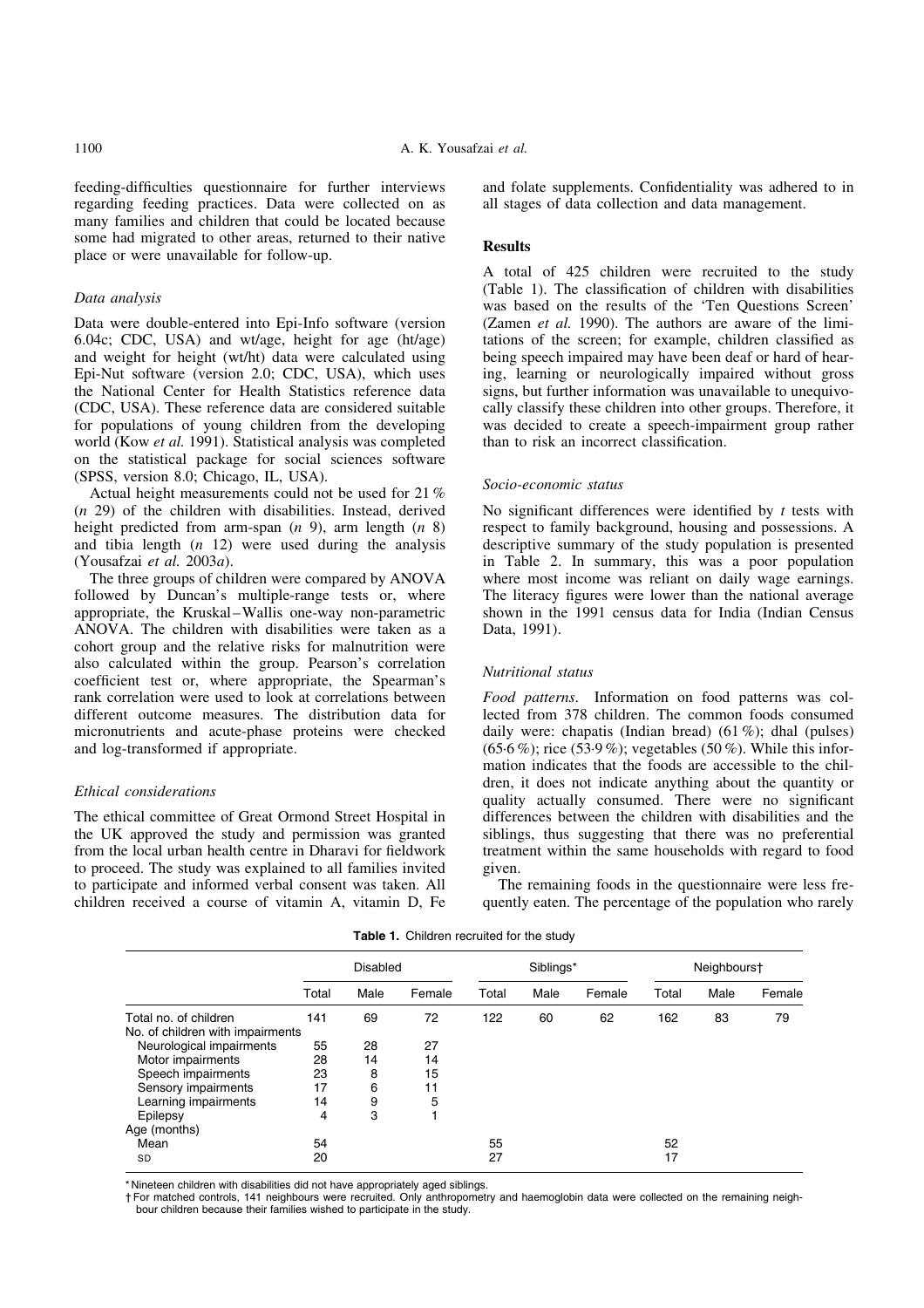Table 2. A descriptive summary of the socio-economic status of the study population (282 families)

<span id="page-4-0"></span>

| Study population description                                                                                                 |                                                                                                                                                                                                                                                                                                                                                                      |  |  |  |  |
|------------------------------------------------------------------------------------------------------------------------------|----------------------------------------------------------------------------------------------------------------------------------------------------------------------------------------------------------------------------------------------------------------------------------------------------------------------------------------------------------------------|--|--|--|--|
| Family background<br>Length of time living in Dharavi<br>Place of origin<br>Religion                                         | 71% of families had lived in the Dharavi slum for less than 10 years<br>The three main states of origin were: Uttar Pradesh (34%), Maharashtra (32%), Tamil Nadu (12%)<br>Hinduism (63%), Islam (27%), Christianity (7%), Buddhism (3%)                                                                                                                              |  |  |  |  |
| Parental information<br>Mean age of parents<br>Literacy level<br>Paternal employment<br>Maternal employment<br>Primary carer | Mother 28 (SD 5) years, father 33 (SD 5) years<br>Mother $(32\%)$ , father $(50\%)$<br>Unskilled (daily wage labourer) (55%), semi-skilled (27%), skilled (13%), unemployed (5%)<br>18% worked outside of the home and others conducted some form of economic activity<br>from within the home<br>Mother (93%), grandmother $(3\%)$ , sister $(2\%)$ , other $(2\%)$ |  |  |  |  |
| Household information<br>Family structure<br>Type of housing<br>Possessions owned                                            | Nuclear (56%), extended (16%), joint (28%)<br>Permanent Structure Pucca (39%), semi-permanent structure (14%), temporary structure Kuccha (47%)<br>Bed (44%), chair (29%), light (63%), fan (57%), TV (50%), stored food (25%)                                                                                                                                       |  |  |  |  |

or never consumed these foods were: vegetable water (100 %); sweet water (97·9 %); rice water (99·2 %); coconut water (98·9 %); fruit juice (98·4 %); dairy products (98·1 %); fruit (80·3 %); bread (78·4 %); eggs (70·4 %); milk (72·3 %); fish (53·9 %).

Comparing households with and without a disabled child, significant differences were identified in the mean frequency intake of meat. Meat was consumed significantly more  $(P<0.05)$  frequently than 'rarely or never' among children in households without a disabled child compared with children in households with a disability. The data indicate that twenty-eight children with a disability, twenty-four sibling control children and forty-three neighbour control children consumed this expensive food once weekly.

Anthropometry. Table 3 summarises the anthropometric results for the disabled and non-disabled subjects. All groups had low wt/age and ht/age data compared with the international reference standards (CDC, USA), and the values for the children with disabilities were significantly lower ( $P<0.05$ ) than for either siblings or neighbours. Wt/ht data were also poor in all three groups and the values for the children with disabilities were significantly lower ( $P < 0.05$ ) compared with siblings, but not neighbour children. MUAC values were near-normal, with the highest values seen among the sibling group. Triceps skinfolds was significantly lower ( $P<0.05$ ) among the children with disabilities compared with neighbour children; however, no differences between the groups were observed for subscapular skinfolds. There were no significant differences between the two control groups.

The prevalence of moderate to severe malnutrition  $(< -2 \times 2 \times 2)$  was significantly greater among the children with disabilities compared with the non-disabled

Table 3. Anthropometry results of the case-control groups<sup>\*</sup> (Mean values and standard deviations)

|                            | Disabled $(n 141)$ <sup>+</sup> |      | Siblings $(n 122)$ <sup>+</sup> |      | Neighbours<br>$(n 162)$ <sup>+</sup> |      |
|----------------------------|---------------------------------|------|---------------------------------|------|--------------------------------------|------|
|                            | Mean                            | SD   | Mean                            | SD   | Mean                                 | SD   |
| $Wt/age$ ( $Z$ score)<br>n | $-2.44^{\rm a}$<br>120          | 1.39 | $-1.70^{b}$<br>109              | 1.20 | $-1.83^{b}$<br>160                   | 1.29 |
| Ht/age (Z score)<br>n      | $-2.67$ <sup>a</sup><br>127     | 1.92 | $-1.82^{b}$<br>109              | 1.87 | $-1.74^{b}$<br>160                   | 1.88 |
| Wt/ht (Z score)<br>n       | $-1.27$ <sup>a</sup><br>124     | 1.14 | $-0.95^b$<br>109                | 0.97 | $-1.07^{ab}$<br>160                  | 0.88 |
| MUAC (mm)<br>n             | $146^a$<br>141                  | 18   | 151 <sup>b</sup><br>116         | 15   | $149^{ab}$<br>161                    | 15   |
| TSF (mm)<br>n              | 92 <sup>a</sup><br>131          | 26   | 96 <sup>ab</sup><br>109         | 22   | 101 <sup>b</sup><br>148              | 24   |
| SSF (mm)<br>n              | 72<br>130                       | 22   | 71<br>107                       | 19   | 72<br>149                            | 16   |

Wt/age, weight for age; Ht/age, height for age; Wt/ht, weight for height; MUAC, mid-upper arm circumference;<br>TSF tricens skinfold: SSF. subscapular skinfold.

TSF, triceps skinfold; SSF, subscapular skinfold. a,bMean values within a row with unlike superscript letters were significantly different (P,0·05) by Duncan's multiple range test.

\* For details of subjects and procedures see [Tables 1](#page-3-0) and 2 and p. 1098.

† In some cases it was not possible to take an accurate measurement, or the mother or child refused the taking of the measurement. Sibling children were most variable either because they were not available for the measurement to be taken or where the sibling nearest in age was not in the age range specified for the study.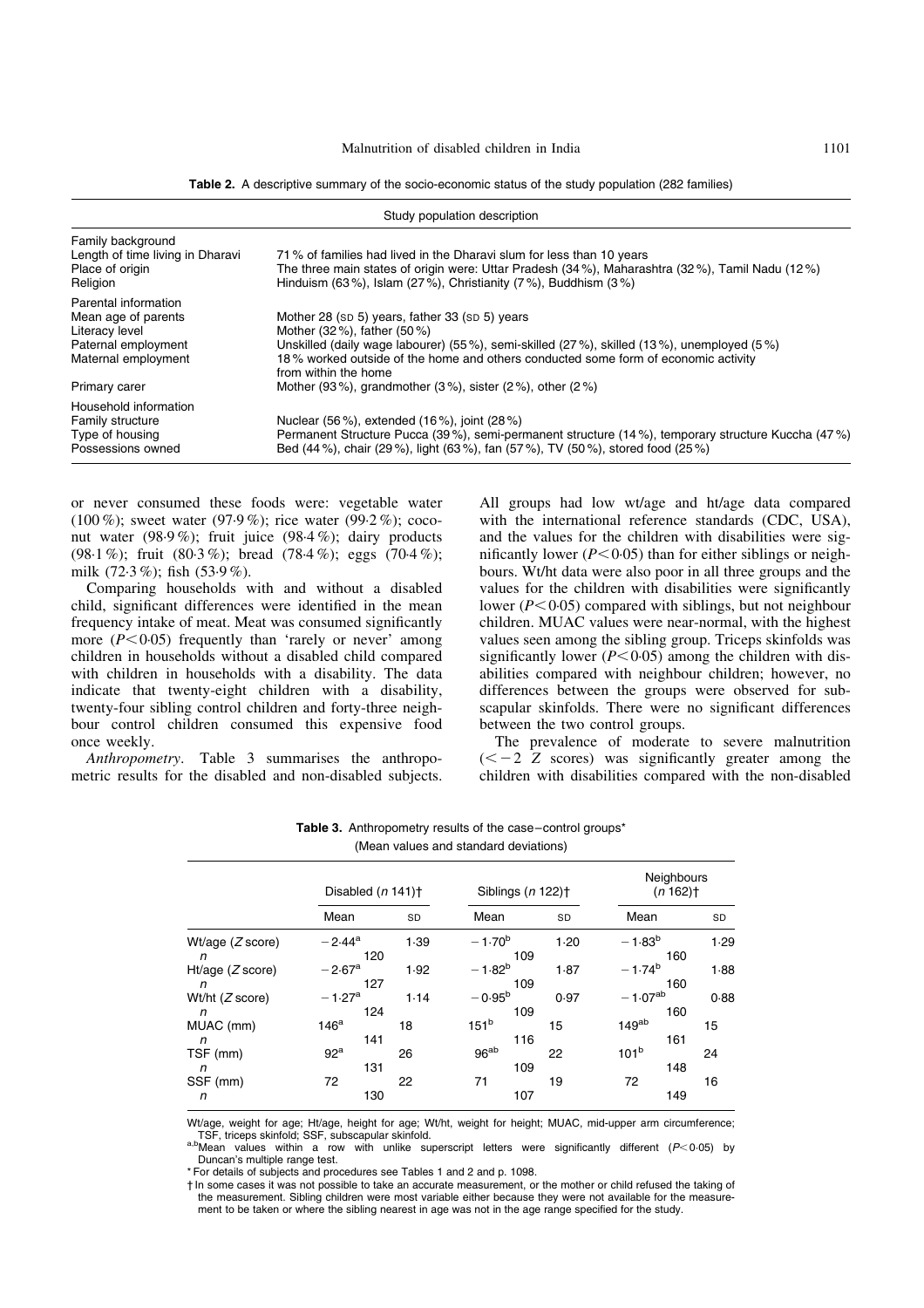

**Fig. 1.** The prevalence of moderate to severe malnutrition  $(< -2 Z$ scores) in disabled children ( $\Box$ ), siblings of the disabled children ( $\Box$ ) and in neighbouring children  $(\square)$ . Wt/age, weight for age; Ht/age, height for age; Wt/ht, weight for height.

controls in wt/age ( $P<0.001$ ), ht/age ( $P<0.001$ ) and wt/ht  $(P<0.05)$  (Fig. 1).

Micronutrients and acute-phase proteins. The children with disabilities had significantly lower  $(P<0.05)$  mean haemoglobin levels  $(92 \text{ (SD } 23) \text{ g/l}; n \text{ 134})$  compared with siblings (102 (SD 18) g/l;  $n$  103) and neighbours (99 (SD 18)  $g/l$ ; *n* 153). The prevalence of anaemia was greater among the children with disability (78 %) compared with siblings  $(63\%)$  and neighbours  $(74\%)$ . The proportion of the children with disability with a haemoglobin level below 90 g/l was 45 %, which was nearly twice that of siblings  $(23\%)$  and neighbours  $(24\%)$ . Serum micronutrient values did not differ significantly among the groups (Table 4). Of the total study population measured there was a 35 % prevalence rate of both vitamin A and D deficiency. The only significant difference  $(P=0.05)$  identified was when the mean vitamin D value was compared of the children with neurological impairment (19·7 (SD 15·8) nM) with their matched sibling (31.4 (SD 27.8) nM) and neighbour (23·3 (SD 15·4) nM) controls.

Correlations among micronutrients and acute-phase proteins were investigated. No correlations were found

Table 4. Serum ferritin, vitamin A, vitamin D and haemoglobin results for the subjects<sup>\*</sup>

| (Mean values and standard deviations) |  |
|---------------------------------------|--|
|---------------------------------------|--|

|                      | Disabled |       | Sibling |      | Neighbour |           |  |
|----------------------|----------|-------|---------|------|-----------|-----------|--|
|                      | Mean     | SD    | Mean    | SD   | Mean      | <b>SD</b> |  |
| Ferritin $(\mu g/l)$ | 48.2     | 27.6  | 48.8    | 26.0 | 52.4      | 26.8      |  |
| n                    |          | 59    |         | 41   |           | 54        |  |
| Vitamin D (nm)       | 42.3     | 27.9  | 66.8    | 52.4 | 51.2      | 47.0      |  |
| n                    | 43       |       | 29      |      | 41        |           |  |
| Vitamin A $(\mu M)$  |          |       |         |      |           |           |  |
| Geometric mean       | 0.8      |       | 0.7     |      | 0.7       |           |  |
| 95 % CI              | 0.6      | $1-0$ | 0.6     | 0.9  | 0.5       | 0.8       |  |
| n                    | 54       |       | 33      |      | 49        |           |  |
| Haemoglobin (g/l)    | 92.0     | 23.0  | 102.0   | 18.0 | 99.0      | 18.0      |  |
| n                    | 134      |       | 103     |      | 153       |           |  |

\* For details of subjects and procedures, se[e Tables 1](#page-3-0) [and 2](#page-4-0) and p. 1098.

between the haemoglobin and ferritin data. A significant negative association was identified between log-transformed vitamin A and log-transformed CRP ( $P < 0.001$ , r  $-0.321$ ; n 117), and between log-transformed vitamin A and ferritin ( $P < 0.001$ ,  $r - 0.305$ ; n 136) for all subjects. No significant differences between the groups could be identified in relation to the geometric means of acutephase proteins. Analysis of the acute-phase proteins could not account for the nutritional status differences between the disabled and non-disabled children.

#### Feeding difficulties

The risk of inadequate nutritional status could not be determined by exploring individual impairment classifications because each impairment group comprised many different health conditions and varying severity. Analysis by limitations in feeding (at the functional and activity level) was considered more appropriate.

Of the children with disabilities, thirty-nine were classified as having severe feeding difficulties and 101 were classified as having minor or no feeding difficulties. The risk of malnutrition for the disabled children with feeding difficulties relative to the disabled children having no or minor feeding difficulties was analysed (Table 5).

The children with disabilities were 1·1 to 2·4 times more likely to have moderate to severe underweight, stunting, and wasting if a feeding difficulty was present than if no feeding difficulty was present. The children with feeding difficulties were 1·8 times more likely to have a MUAC indicative of malnutrition  $(< 125 \text{ mm})$  (Gibson, 1990) than if no feeding difficulties were present. The children with disabilities were 2·0 times more likely to have ferritin levels indicative of Fe deficiency if a feeding difficulty was present than those with no feeding difficulties. The children with disabilities were 1·8 times more likely to have deficient vitamin D levels if a feeding difficulty was present than if no feeding difficulties were present.

Of the disabled subjects followed up, thirty-nine were described as independent feeders by the carer and

Table 5. Relative risks (RR) of malnutrition of disabled children with feeding difficulties compared with disabled children with minor or no feeding difficulties†

| (Relative risks and 95% confidence intervals) |  |  |  |
|-----------------------------------------------|--|--|--|
|-----------------------------------------------|--|--|--|

|                                                                                                                                                                                              | Feeding difficulties (n 39)                                            |                                                                                            |                                        |  |  |
|----------------------------------------------------------------------------------------------------------------------------------------------------------------------------------------------|------------------------------------------------------------------------|--------------------------------------------------------------------------------------------|----------------------------------------|--|--|
| <b>Nutritional indices</b>                                                                                                                                                                   | <b>RR</b>                                                              | 95 % CI                                                                                    | n                                      |  |  |
| Wt/age $(< -2 Z$ score)<br>Ht/age $(< -2 Z$ score)<br>Wt/ht $(< -2 Z \text{ score})$<br>MUAC $(<$ 125 mm)<br>Haemoglobin $(< 110$ g/l)<br>Ferritin $(< 10 q/l)$<br>Vitamin A $(< 0.7 \mu M)$ | $1.1*$<br>$1.3*$<br>$2.4*$<br>$1.8*$<br>1. $\Omega$<br>$2.0*$<br>$1-0$ | 1.08, 1.20<br>1.19.143<br>1.78.3.23<br>1.57, 2.06<br>1.00.1.00<br>1.61, 2.48<br>1.00, 1.00 | 38<br>38<br>36<br>36<br>35<br>14<br>12 |  |  |
| Vitamin D $(<$ 30 N <sub>M</sub> )                                                                                                                                                           | $1.8*$                                                                 | 1.12, 3.20                                                                                 | 17                                     |  |  |

Wt/age, weight for age; Ht/age, height for age; Wt/ht, weight for height; MUAC, mid-upper arm circumference.

\* RR of significantly more ( $P < 0.05$ ) likely to be malnourished if child had a feeding difficulty than no or minor feeding difficulty. † For details of subjects and procedures, see [Tables 1](#page-3-0) [and 2 a](#page-4-0)nd p. 1098.

<span id="page-5-0"></span>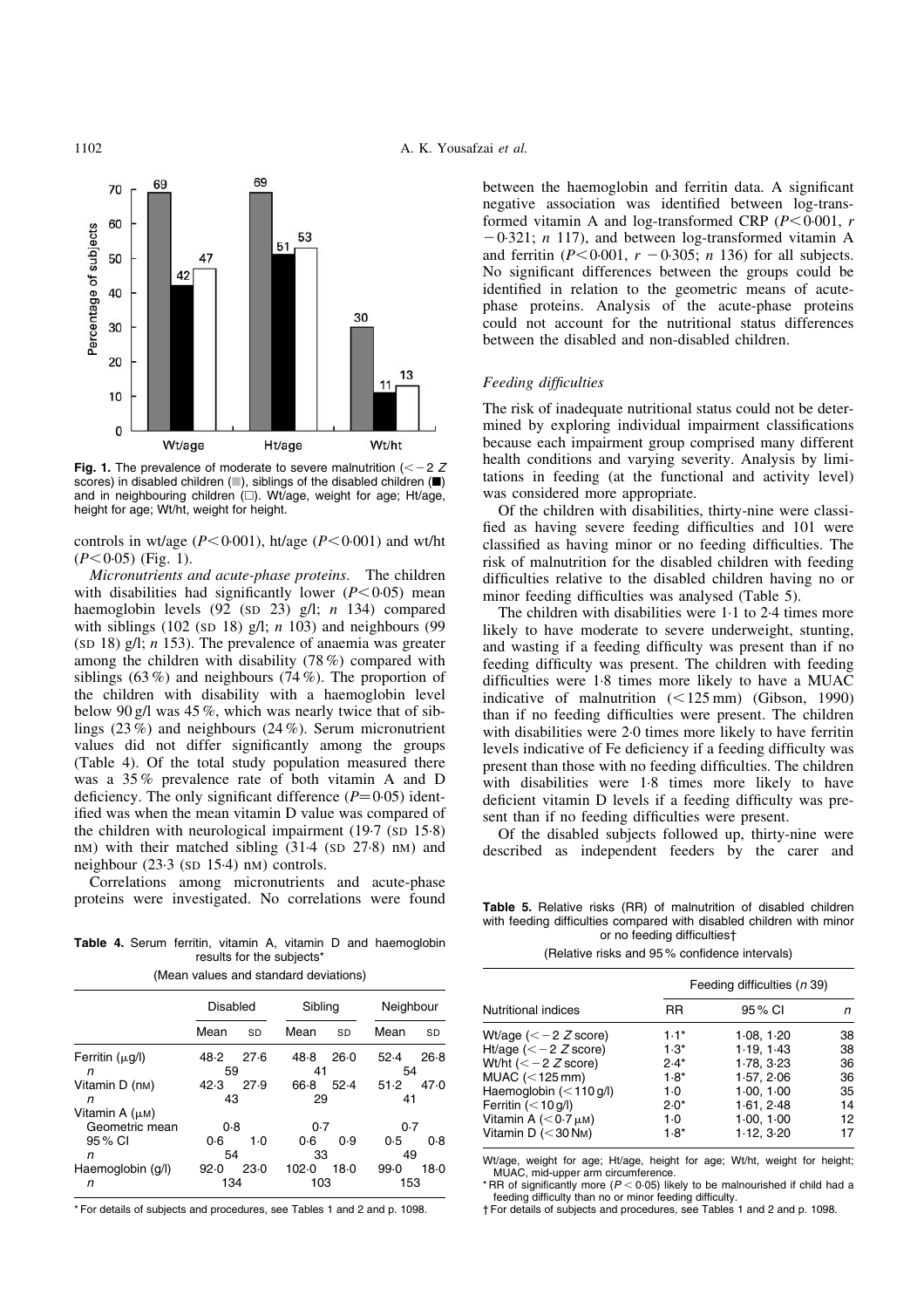thirty-nine required help with feeding. The key findings from the interviews were about: (1) the time taken to feed a child with disabilities; (2) perceptions about hunger; (3) feeding positions.

Time taken to feed a child with disabilities. A 100 mm Likert scale was used for the carer to describe the length of time taken for a disabled subject to complete a meal. Children were classified as taking a long time to complete a meal (marked between 10 and 40 mm), an expected normal time to complete a meal (marked between 50 and 60 mm) or taking a short time to complete a meal (marked between 70 and 100 mm). Of the subjects, 67 % took a long time to complete a meal and 18 % took a short time to complete a meal compared with siblings. The distribution of cases taking longer and shorter times than the expected normal times to complete a meal were significant ( $\chi^2$  38.6; P<0.001).

For the thirty-nine subjects that required help with feeding,  $62\%$  (*n* 24) carers felt they did not have sufficient time for feeding. The regular feeding responsibility was primarily the mother  $(n 19)$  and then grandmother  $(n 4)$ . However, one-third (n 13) of dependent feeders did not have a regular feeder and were fed by any available family member. The majority of the children with disabilities ate at the same time as their siblings; however,  $21\%$  of siblings  $(n\;15)$ were also dependent feeders, thus limiting available time for individual attention of the disabled child.

Perceptions about hunger. The detailed interview questionnaire asked whether both the disabled child and the sibling had good, moderate or poor appetites and thirst. The subjects with disabilities (55 %) were significantly more likely than siblings  $(8\%)$  to be described as having a moderate to poor appetite ( $\chi^2$  56.6; P<0.001). The children with disabilities  $(54\%)$  were also significantly more likely than siblings (8 %) to be described as having a moderate to poor thirst  $(\chi^2 54.6; P < 0.001)$ .

Feeding positions. Feeding position is particularly important for those children who require help with feeding in order to prevent choking and gagging. A good position also improves the swallowing process (Larnert & Ekberg, 1995). A photograph was taken with each subject in a typical feeding position  $(n 65)$ . Researcher observations of the photographs were used to judge whether intervention was necessary for the improvement of the feeding position. Of the photographs,  $15\%$  (n 10) showed areas where specific feasible intervention was possible. These children were either fed lying down or without necessary support. The information provided an important input for the development of future interventions. The researcher A. Y. visited each household on several occasions before the photograph was taken in order for the researcher to have some familiarity with the normal feeding practices and positions for the individual child.

# **Discussion**

Different aspects of nutrition were investigated in the present exploratory study. Mallory *et al.* (1993) suggest that disabled children living in poverty may be at risk of inadequate nutritional status due to financial constraints or social beliefs. The findings of the food-patterns survey

indicated that there was no preferential treatment between the disabled child and siblings in this age group regarding food given. King & Burgess (1993) discussed that in some communities a disabled child may be thought of as sick and fed inadequately because of the fear of making the illness worse. Some families of children with disabilities in Dharavi commented that the process of eating was difficult and painful if the child had a disability and felt that improved feeding would take place once the child was 'stronger' (Yousafzai et al. 2003b). Therefore, further information about the quantity and the quality of the food actually consumed by the children would be useful to explore differences in intake that may impact on nutritional status.

The only significant difference in relation to food patterns was that the more expensive food group of meat was consumed significantly more  $(P<0.05)$  frequently in households of the neighbour children, but there are no differences in the family background data to indicate why this may occur [\(Table 2\).](#page-4-0)

The null hypothesis for the present investigation was that the nutritional status of children with disabilities living in an Indian slum was not different from that of children without disability based on the assumption of the widespread malnutrition among the general population in a lowincome community. The prevalence of moderate to severe malnutrition by wt/age (the expected most reliable anthropometric indicator of nutritional status) shows more than  $40\%$  of malnutrition for all groups [\(Fig. 1\).](#page-5-0) This is similar to the 1998–1999 National Family Health Survey (2000) data for India that indicate a prevalence of 47 % underweight among children under 6–36 months of age.

No significant differences were observed between sibling and neighbour children, suggesting that the sibling children were not likely to be nutritionally disadvantaged within households. The children with disabilities had significantly lower mean wt/age, ht/age, wt/ht, triceps skinfolds and haemoglobin, and a higher prevalence of moderate to severe malnutrition compared with the controls. The anthropometry results of the present study were in agreement with a Nigerian study that found significantly lower mean values for the mixed disabled cases (n 112) in wt/age and ht/age compared with the controls (siblings n 87 and neighbours n 112) (Tompsett et al. 1999).

Tompsett et al. (1999) found that mean haemoglobin levels were significantly higher  $(P<0.05)$  for the disabled and sibling subjects (107 g/l) compared with the controls (101 g/l). In the present study, the mean haemoglobin values for all subjects were lower for the Indian population compared with the Nigerian population. Surveys conducted in India between 1998 and 1999 indicated the prevalence of anaemia to be 74 % among children under 6–36 months of age (National Family Health Survey, 2000), with a higher prevalence when associated with poorer maternal literacy levels as is to be observed in an area such as Dharavi. In the present study the prevalence of anaemia was 78 % for the children with disability, 63 % for the siblings and 74 % for the neighbour children; therefore, the results may be expected for an Indian population.

Low energy intake among children with disabilities has been reported in studies conducted in the West; however,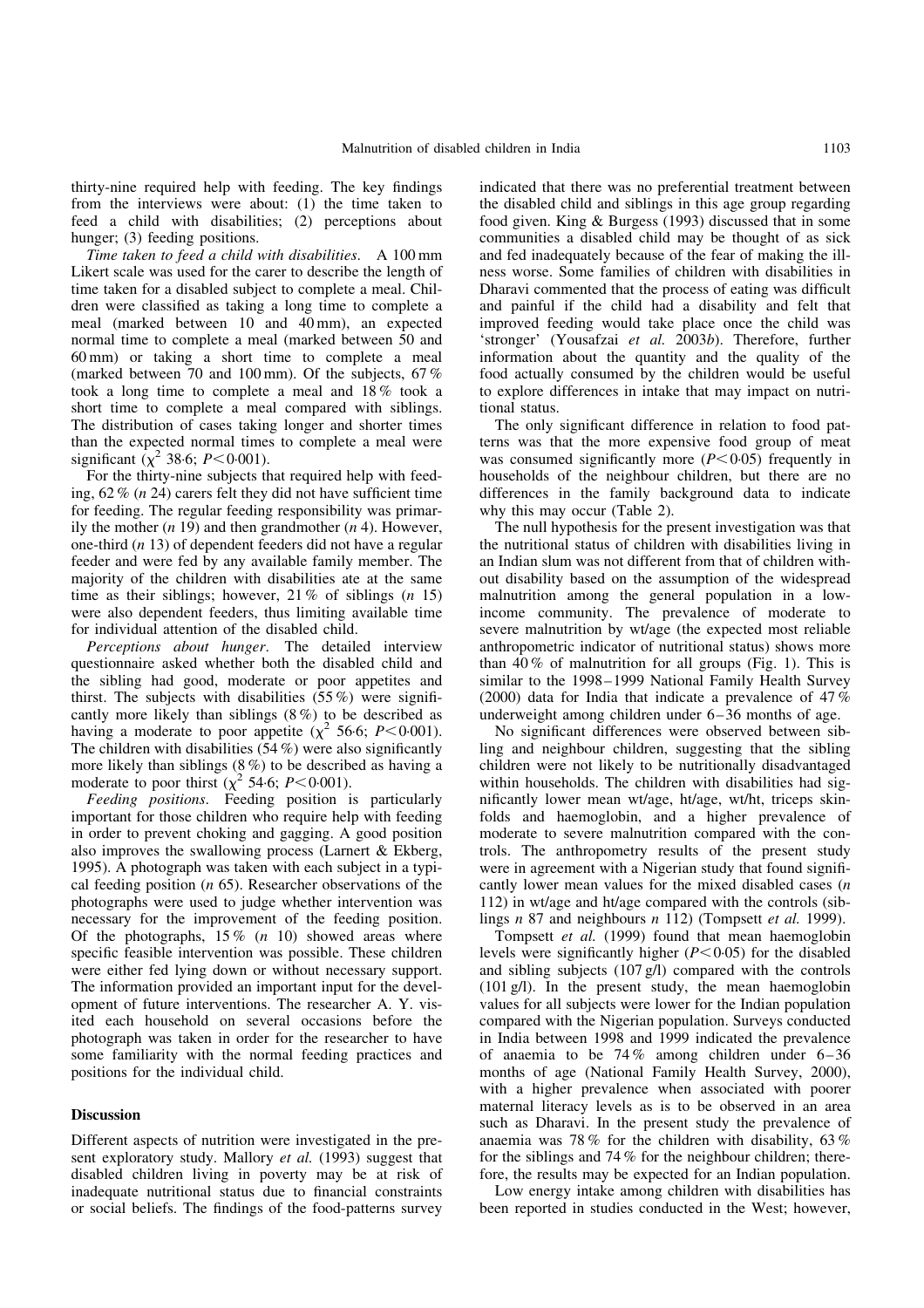in low-income communities consideration of micronutrient deficiencies is also important (Sullivan et al. 2002). The authors were unable to find previous disability and nutrition studies in poorly resourced communities that have investigated micronutrient status. No significant differences could be identified between the groups in the present study, except for significantly lower  $(P<0.05)$  vitamin D levels among the children with neurological impairment compared with the control group. It can be speculated that this may have been due to the severity of the disability in this group resulting in very little or no time spent outdoors in sunlight. Of the total study population measured, 35 % had vitamin D levels below 30 nM indicative of deficiency, which may lead to an individual being more susceptible to impairments caused by osteoporosis or rickets. Agarwal et al. (2002) found mean vitamin D levels in 2-year-old children living in highly polluted areas of Delhi, India to be significantly lower than in less polluted areas. Children may also cover up more when in the sun because of the cultural preferences for a fairer skin complexion in some parts of India (Singh et al. 1992).

Of the total study population measured, 35 % had vitamin A levels below  $7 \mu$ M, indicative of deficiency. The National Family Health Survey (2000) reports that the vitamin A coverage in India in 1998–1999 was 29·7 % nationally, with better coverage in urban areas. Dharavi is located in Maharashtra state, which has the second highest reported vitamin A coverage level of 64·7 % (National Family Health Survey, 2000). Further work exploring micronutrient status, acute-phase proteins and morbidity among children with disability will be useful.

The impairment groups comprised different health conditions and varying severity; therefore, analysis by impairment group was less useful in understanding the nutritional problems in the present study population. The data on feeding difficulties leading to a reduced intake and/or absorption of nutrients provided one possible factor that may explain some of the differences in nutritional status, which is in agreement with previous studies conducted in higher-income communities (Thommessen *et al.* 1991). The identification of major feeding difficulties was based on parental responses to specific questions about feeding independence, vomiting frequency and degree of chewing difficulty. The subjects with feeding difficulties were significantly more likely  $(P<0.05)$  to be at risk of poorer wt/age, ht/age, wt/ht, MUAC, ferritin and vitamin D status than those subjects with no feeding difficulties.

Feeding problems have been observed in 40–90 % children with cerebral palsy; particularly severe problems exist for quadriplegic cases (Reilly & Skuse, 1994; Trier & Thomas, 1998). Many studies have focused primarily on feeding problems as a consequence of oral–motor difficulties (Krick & van Duyn, 1984). Stallings et al. (1993) identified in a clinical study that children with hemiplegic cerebral palsy were significantly more likely  $(P<0.01)$ than children with diplegic cerebral palsy to have oralmotor difficulties that can impact on food intake. Undernutrition in children with cerebral palsy has been documented in a number of clinical studies (Shapiro et al. 1986; Stallings et al. 1993; Hals et al. 1996). In a communitybased study in the Philippines, Socrates et al. (2000)

assessed children with cerebral palsy for impaired selffeeding that indicated that wt/age was significantly lower  $(P<0.05)$  for disabled subjects with impaired self-feeding than those with moderate or no self-feeding problems.

Generally in poorly resourced communities, the assessments of feeding difficulties are likely to be made by community health workers with little specialist training, unlike health therapists. Parental reporting may provide a useful means of identifying children with feeding problems that require attention, particularly because professional observation of feeding difficulties at a single time point may overlook some problems that parents deal with on a daily basis. The accuracy of maternal responses to child illness has been recorded in the literature (Rousham et al. 1998). Although parents may over-report feeding problems to gain attention for a disabled child, particularly in an otherwise poorly resourced area, it is potentially one method of finding children with disabilities who are at risk of malnutrition and nutrition-related problems and warrants further research.

Given the additional problems experienced during mealtimes, it may be speculated that differences in intake occur for children with disabilities compared with controls. For example, the disabled child may not be fed to satiety because of insufficient time for feeding. A perceived lack of appetite and thirst for the disabled children compared with sibling controls by parental response  $(P<0.001)$  was identified in the present study, which is in agreement with previous qualitative research (Yousafzai et al.  $2003b$ . Thommessen *et al.* (1989) found all ten cases studied with congenital severe deaf–blindness were more likely to frequently refuse food than non-disabled children of a similar age. Few other studies have investigated the lack (or perceived lack) of interest in food by children with disabilities.

Slightly more disabled children than non-disabled children took an abnormal amount of time to complete a meal  $(P<0.001)$ . Of the parents of dependent feeders, 62 % said they did not feel they had sufficient time to feed their child. Studies of children with cerebral palsy have also identified that the time taken to complete a meal is frequently much longer than for non-disabled children (Johnson & Deitz, 1985; Gisel & Patrick, 1988; Reilly & Skuse, 1992). The most important consequence is the experience of carer stress affecting feeding management (Reilly & Skuse, 1992). In poor communities such as Dharavi, finding free time for additional care activities is complicated by other competing priorities for parents (Yousafzai et al. 2003b).

# Conclusion

Attention toward the nutritional status of all subjects in the Dharavi study area is needed. Among children with disabilities, feeding difficulties were identified as a risk factor for vulnerability to inadequate nutritional status in six of the eight measured areas. Parental responses about feeding difficulties were useful in identifying feeding problems. From a programme perspective, community health workers in poorly resourced communities could be trained in using a simple screen to identify children who need additional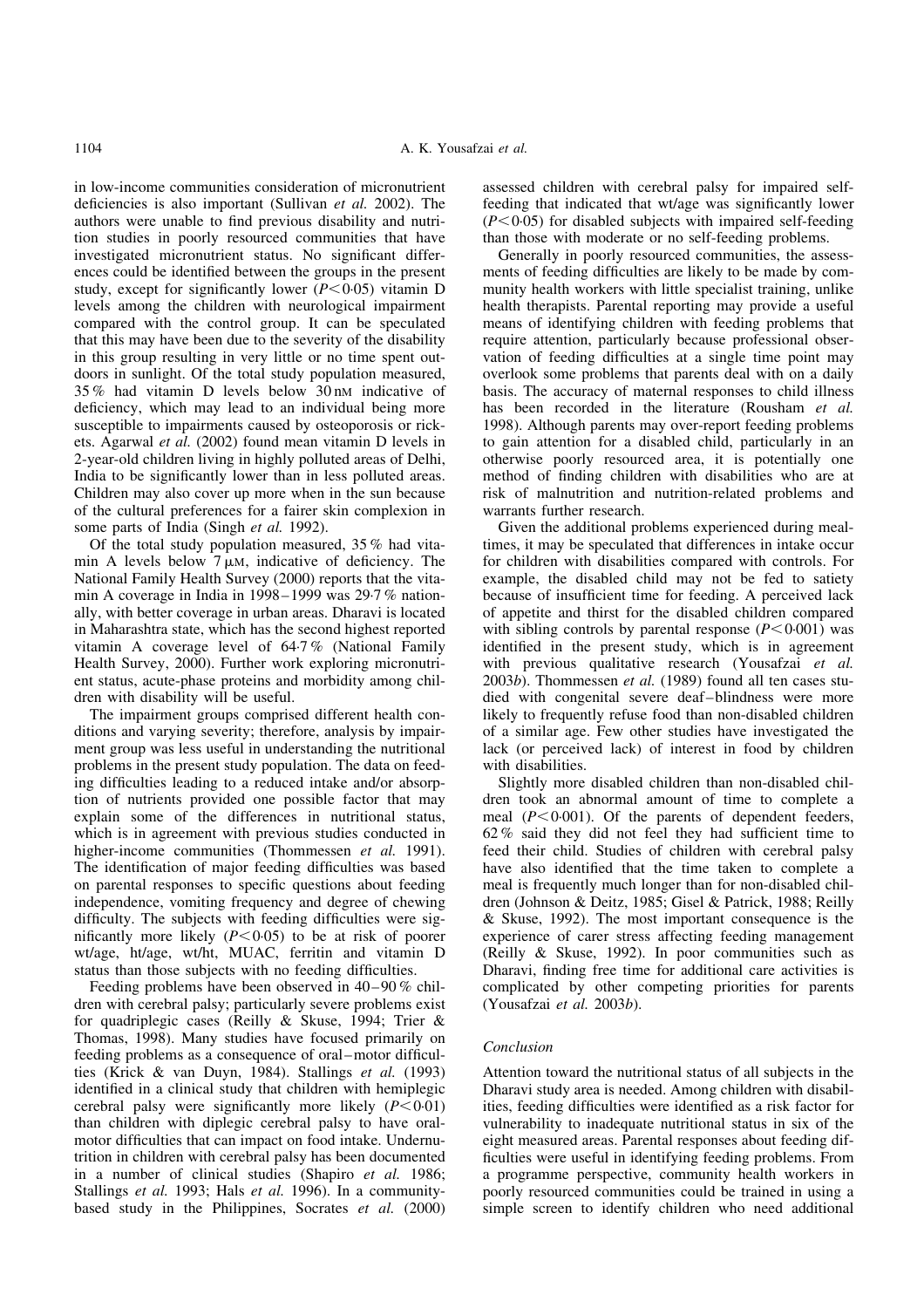support in developing feeding skills, therefore contributing to reducing further disabling consequences. When the 'gap' is considered in needs and the provision of rehabilitation services (Helander, 1998), addressing nutrition for children with disabilities could be incorporated into general community nutrition programmes. Feeding will be influenced by socio-cultural factors regarding nutrition, childcare and disability and these factors must be examined more closely in future work.

#### Acknowledgements

The study was conducted in collaboration with the Spastics Society of India. The authors are very grateful to all the families who willingly participated in the study. The authors would like to thank the field assistants who all enthusiastically supported the data-collection work. Many thanks are given to Dr Neeta Jain for the provision of the micronutrient supplements. The hard work of the staff at the Mumbai Diagnostics Centre and the Family Diagnostics Clinic for the blood collections is appreciated. Further thanks are given to Abby Woodfin for running all the ELISA assays. The study was funded by the Department for International Development (DFID), UK. Their support is gratefully acknowledged. This work was undertaken in collaboration with the Great Ormond Street Hospital for Children NHS Trust which receives a proportion of its funding from the NHS Executive.

#### References

- Agarwal KS, Mughal MZ, Upadhyay P, Berry JL, Mawer EB & Puliyel JM (2002) The impact of atmospheric pollution on vitamin D status of two year olds in Delhi, India. Arch Dis  $Child 87, 111–113.$
- American Dietetic Association (1992) Position of the American Dietetic Association – nutrition in comprehensive programme planning for persons with developmental disabilities. J Am Diet Assoc 92, 613–615.
- Beesley R, Filteau SM, Tomkins A, et al. (2000) Impact of acute malaria on plasma concentrations of transferring receptors. Trans R Soc Trop Med Hyg 94, 295–298.
- Bhandari N, Bahl R, Sazawal S & Bhan K (1997) Breast feeding status alters the effect of vitamin A treatment during acute phase diarrhoea in children. J Nutr 127, 59–63.
- Coleridge P (1993) Disability, Liberation and Development. Oxford: Oxfam Publications.
- Crean JTG, Ling SC, Pearson DJ, Shaw SN, Stewart RJ & Wilson JH (1987) Dharavi Project 1985: an investigation into patterns of infant feeding and malnutrition in the urban slum of Dharavi in Bombay. J Trop Paediatr 33, Suppl. 2, 2–30.
- Durkin MS, Davidson LL, Desai P, et al. (1994) Validity of the ten questions screen for childhood disability – results from population-based studies in Bangladesh, Jamaica, and Pakistan. Epidemiology 5, 283–289.
- Durkin MS, Wang W, Shrout PE, et al. (1995) Evaluating a ten questions screen for childhood disability – reliability and internal structure in different cultures. J Clin Epidemiol 48, 657–666.
- Filteau SM, Lietz G, Mulokozi G, Billota S, Henry CJ & Tomkins AM (1999) Milk cytokines and sub-clinical breast inflammation in Tanzanian women – effects of dietary red palm oil or sunflower oil supplementation. Immunology 97, 596–600.
- Filteau SM, Morris SA, Abbot RR, et al. (1995) Influence of morbidity on serum retinol of children in a community-based study in Northern Ghana. Am J Clin Nutr 58, 192–197.
- Fung EB, Samson-Fang L, Stallings VA, et al. (2002) Feeding dysfunction is associated with poor growth and health status in children with cerebral palsy. J Am Diet Assoc 102, 361–373.
- Gibson RS (1990) Principles of Nutritional Assessment. New York: Oxford University Press.
- Gisel EG & Patrick J (1988) Identification of children with cerebral palsy unable to maintain a normal nutritional state. Lancet i, 283–286.
- Hals J, Ek J, Svalastog AG & Nilsen H (1996) Studies on nutrition in severely neurologically disabled children in an institution. Acta Paediatr 85, 1469–1475.
- Harris AD, Jones LA, Heatley RV, Newcomb RG & Rhodes J (1984) Precision of anthropometric measurements – the value of mid-arm circumference. Clin Nutr 2, 193–196.
- Helander E (1998) Prejudice and Dignity An Introduction to Community Based Rehabilitation, 2nd ed., New York: UNDP.
- Indian Census Data (1991) Census of India 1991. http://www. censusindia.net
- Johnson CB & Deitz JC (1985) Time use of mothers with preschool children: a pilot study. Am J Occup Ther 39, 578–583.
- King FS & Burgess A (1993) Nutrition for Developing Countries. Oxford: Oxford Medical Publications.
- Kow F, Geissler C & Balasubramaniam E (1991) Are international anthropometric standards appropriate for developing countries? J Trop Pediatr 37, 37–44.
- Krick J & van Duyn M (1984) The relationship between oralmotor involvement and growth – a pilot study in a paediatric population with cerebral palsy. J Am Diet Assoc 84, 555-559.
- Larnert G & Ekberg O (1995) Positioning improves the oral and pharyngeal swallowing function in children with cerebral palsy. Acta Paediatr 84, 689–692.
- Lawson M, Thomas M & Hardman A (1999) Dietary and lifestyle factors affecting plasma vitamin D levels in Asian children living in England. Eur J Clin Nutr 53, 268–272.
- Mallory BL, Nichols RW, Charlton JI & Marfo K (1993) Traditional and Changing Views of Disability in Developing Societies: Causes, Consequences, Cautions. Durham: World Rehabilitation Fund – The International Exchange of Experts and Information in Rehabilitation, The University of New Hampshire, NC, USA.
- National Family Health Survey (2000) National Family Health Survey, India 1998–1999. http://www.nfhsindia.org
- Pai M, Alur M, Wirz S, Filteau S, Pagedar S & Yousafzai A (2001) A pilot study of the nutritional status of disabled and non-disabled children living in Dharavi, Mumbai. J Indian Pediatr 38, 60–65.
- Ramakrishnan U, Latham MC, Abel R & Frongilo EA (1995) Vitamin A supplementation and morbidity among pre-school children in South India. Am J Clin Nutr 61, 1295–1303.
- Reddihough DS, Baikie G & Walstab JE (2001) Cerebral Palsy in Victoria, Australia: Mortality and causes of death. J Paediatr Child Health 37, 183–186.
- Reilly S & Skuse D (1994) The prevalence of feeding problems in pre-school children with cerebral palsy. Dev Med Child Neurol 36, Suppl., 5.
- Reilly S & Skuse D (1992) Characteristics and management of feeding problems of young children with cerebral palsy. Dev Med Child Neurol 34, 379–388.
- Richardson N (1988) Feeding Problems, Emotional and Behavioural Problems in Young Children – A Multi-disciplinary Approach. Windsor, UK: NFER.
- Sullivan PB & Rosenbloom L (1996) Feeding the Disabled Child, Clinics in Developmental Medicine. London and Cambridge, UK: MacKeith Press/Cambridge University Press.